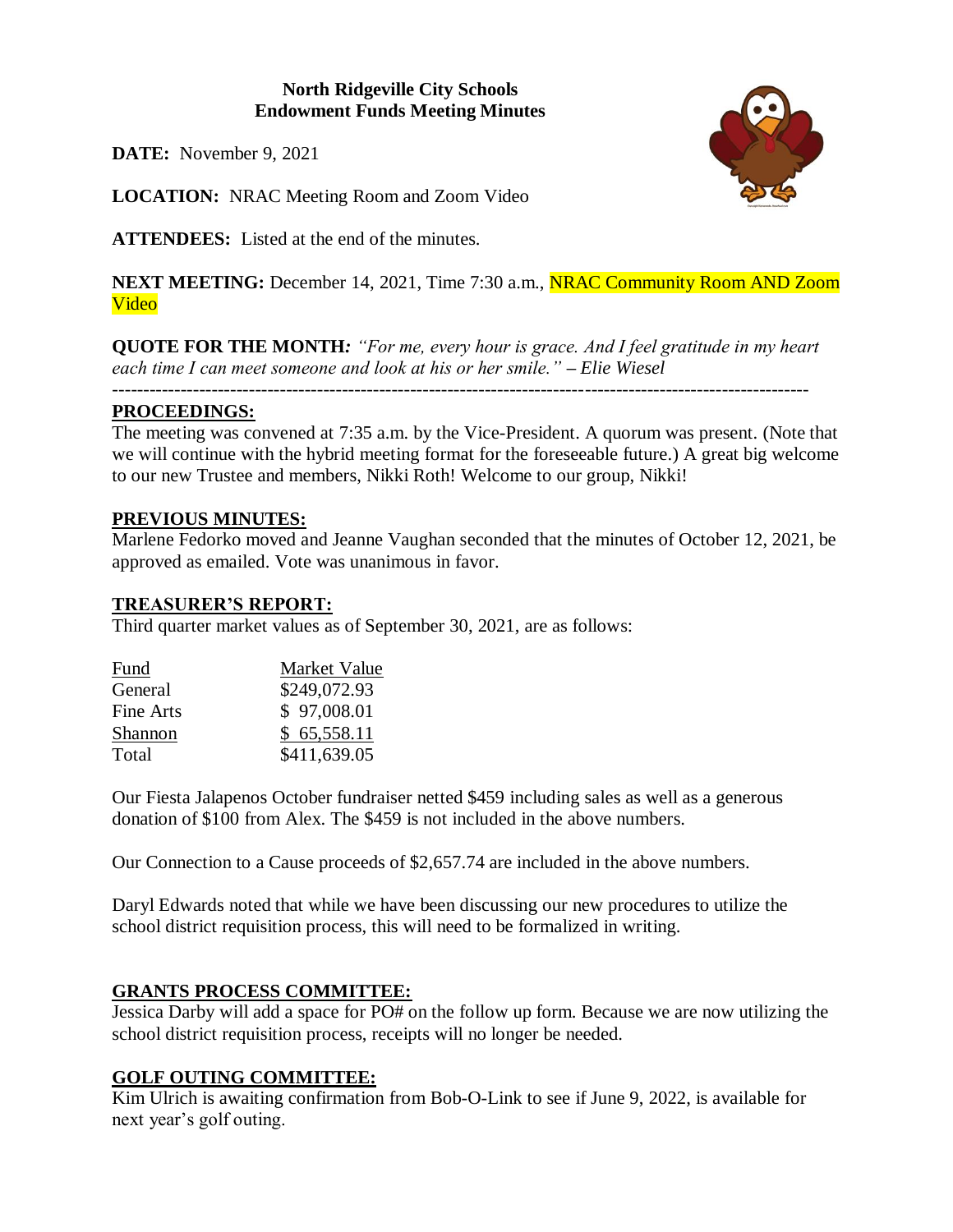Jake Boynar recommended Mallard Creek Golf course as a venue for our golf outing should our current one not be available or viable.

# **SCHOLARSHIP COMMITTEE:**

*No current activity.*

# **BY-LAWS COMMITTEE:**

*No current activity.*

# **PUBLICITY/OUTREACH COMMITTEE:**

*No current activity.*

#### **MEMBERSHIP AND NOMINATING COMMITTEE:**

# **A big welcome to our new Trustee, Nikki Roth, who joined us today. Welcome aboard Nikki!**

By-Laws will need to be changed to reflect removal of the NR Arts Council as a standing appointed member per their letter. Daryl Edwards noted that this would be a good opportunity to review the entire By-Laws and update as necessary.

## **FUNDRAISING:**

Next date for Fiesta Jalapenos fund raiser is January 13, 2022.

# **ADJOURNMENT:**

The meeting was adjourned at 7:50 a.m.

Respectfully Submitted, Karen S. Edwards